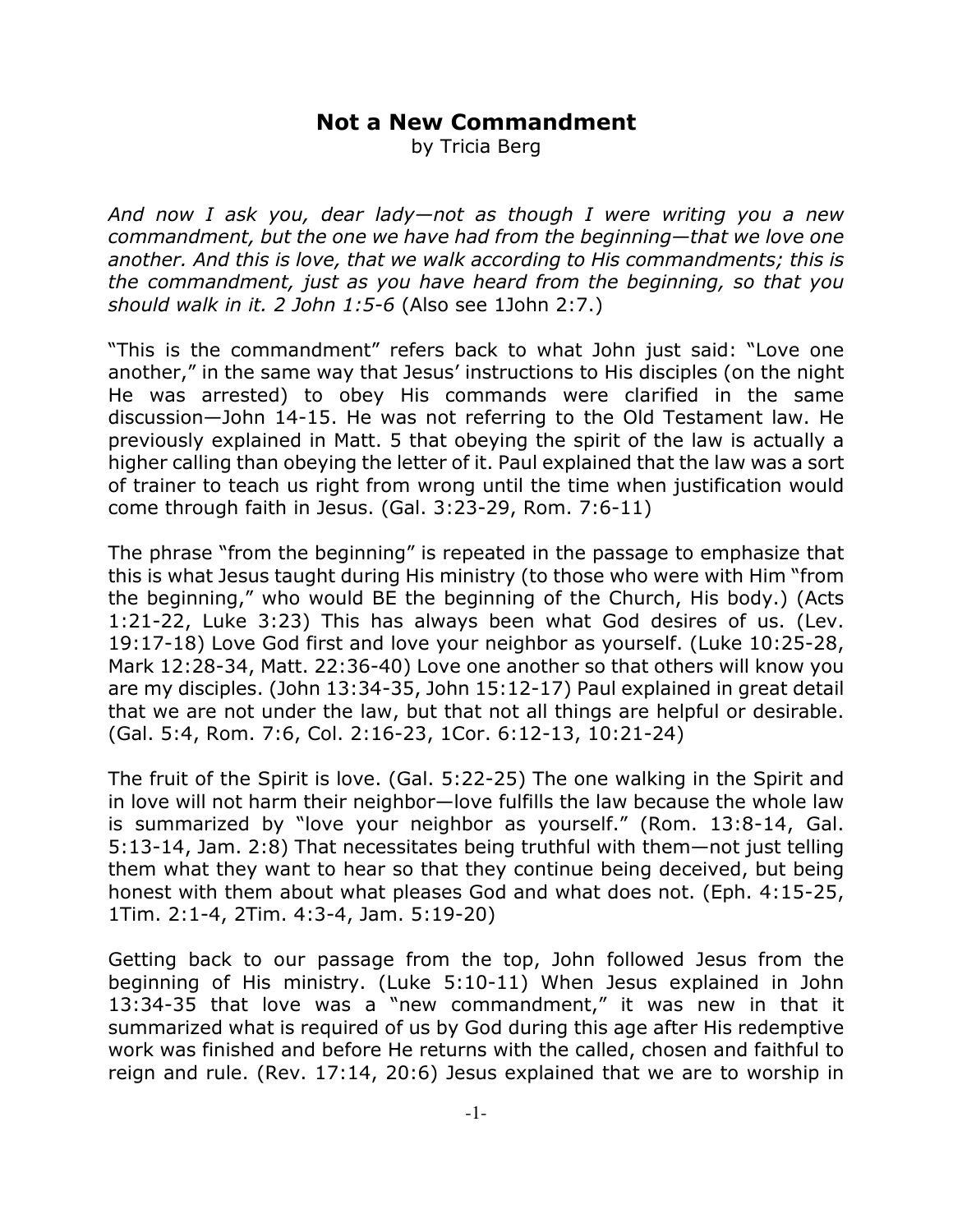spirit and truth, not at a specific place prescribed in the Bible as in the Old Testament, not by rote and ritual. (John 4:21-26, Matt. 15:7-9, Mark 7:6-9) We called-out-of-the-world believers ARE the Church. (Eph. 5:23, Col. 1:18) We don't "go to" church (whether that is meant as a building or a service), but we gather together AS the Church, which God Himself is building out of believers. (1Cor. 14:26, 1Pet. 2:4-5)

As a side note, I don't think that Luke's and Paul's references to the first day of the week were meant to suggest that is the only day of the week they met. (Acts 20:7, 1Cor. 16:2) In Acts it says that the early Church gathered on a daily basis. (Acts 2:46-47) They were continually sharing the gospel and doing good works to glorify our Father in heaven. (Matt. 5:16)

We are repeatedly warned not be deceived by others, or even by ourselves. (1Cor. 3:16-18, 6:9-20, 15:33-34, 2Cor. 11:3, Gal. 6:7-8, Eph. 5:5-12, 2Tim. 3:12-13, Jam. 1:12-16, 21-27, 1John 1:5-10, 2:26-29, 3:4-10, 2John 1:7) Anyone who thinks that God only sees them when they're "at church" is deceiving themselves. (Acts 5:1-11, Psa. 94:8-15, Isa. 29:15-16, Psa. 139) (We don't need to be paranoid about this. With all that God knows about us, and He knew it before we ever even existed and still chose to die on our behalf to pay for our sins, He has perfectly demonstrated that His love for us is genuine, and that He is full of grace and mercy. 1Tim. 2:3-4, 2Pet. 3:9-10, 1John 4:7-13)

Anyone who thinks that it's not worth giving up "fun" in order to obey God will be filled with unbearable regret when they find out in the end how wrong they were, just as Esau was when he indulged his appetite rather than treasure his firstborn inheritance. (Gen. 25:29-34, 27:38, Heb. 12:14-29, 12:1-13, Matt. 13:22, 1Cor. 3:12-18, Col. 3:23-25, 1Cor. 2:9-16, Heb. 12:22-29, 2Pet. 1:3-15, Rev. 21:7-8, 22:14-15) The Bible says that all of creation groans while waiting for the Sons of God to be revealed. (Rom. 8:19-25) Our earthly lives are nothing compared with the eternal glory that awaits the faithful. (2Cor. 4:16-18, Phil. 1:27-30, 3:8-21, Rom. 8:16-18, Heb. 10:32-39, Jam. 1:12)

Anyone who thinks that it's drudgery to serve God, or that is only for those who are called to special ministry roles is mistaken. ALL believers are given gifts by the Holy Spirit for the benefit of the Body of Christ, the Church. (Rom. 12:6-8, 1Cor. 12:4-11) It's an unimaginably great privilege to belong to our great and glorious God as His treasured possession. (Titus 2:11-3:8, 1Pet. 2:9-10, Mal. 3:15-4:3, 2Cor. 6:14-7:1) All else will fade away. (1John 2:15-17, 2Pet. 3:7)

These bodies we inhabit are not "us." We are inside of our bodies, which are "tents" that we live in and vessels that we control. (2Cor. 5:1-5, 2Pet. 1:13-15, 1Cor. 9:24-10:14, 1Thess. 4:3-8, Gal. 5:23, 2Tim. 1:7, 2Pet. 1:6) We have free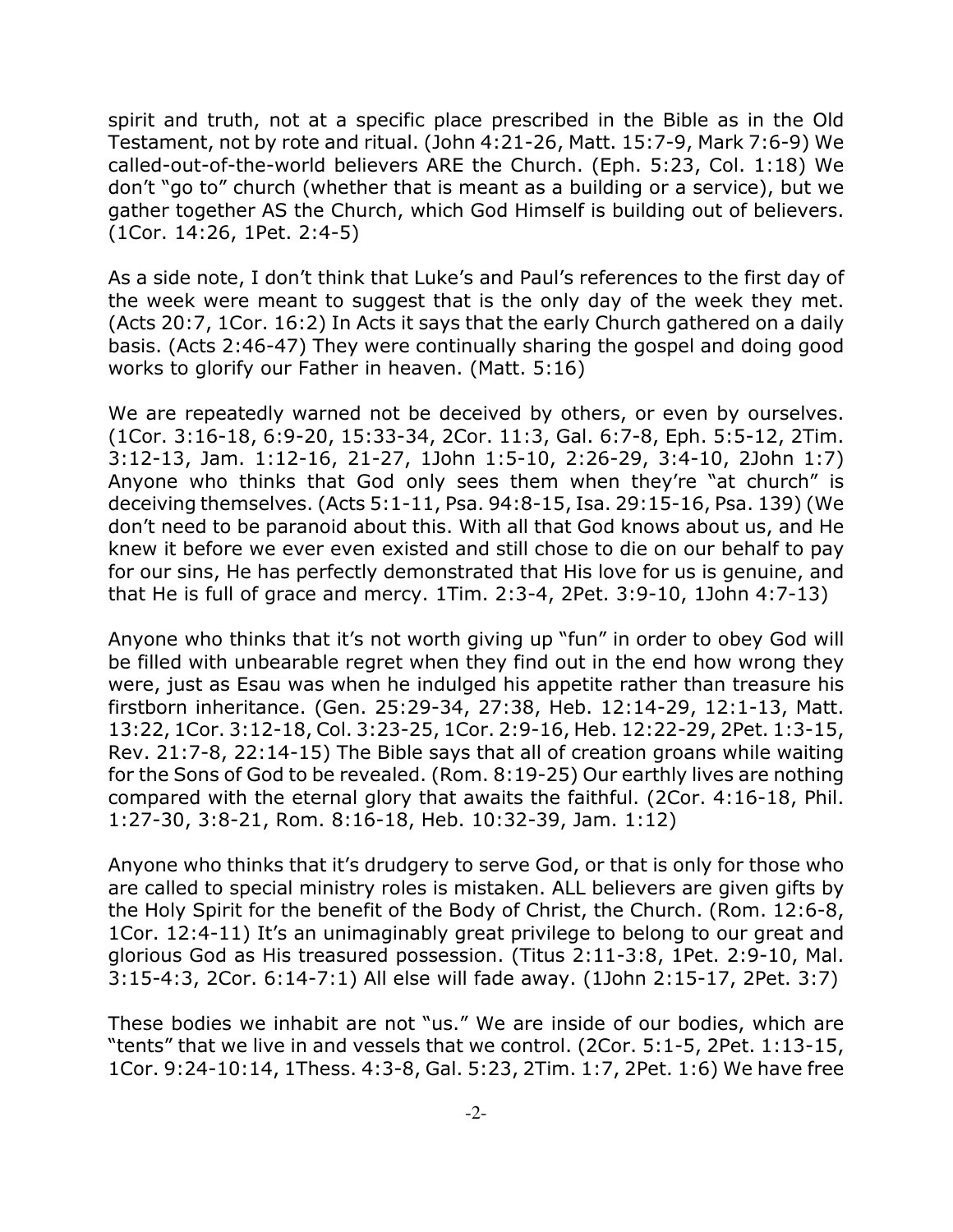will to decide whether we will use our bodies to honor and glorify God, or to indulge ourselves. (2Cor. 5:9-10, Gal. 5:13, 19-25, Rom. 2:6-11, 8:13, 1Pet. 2:16, Rom. 12:1-2, 1Cor. 6:18-20, Matt. 16:27, Jer. 17:10) We have been set free FROM sin, not TO sin. (Rom. 6:12-23, John 8:31-36) We have the power of God within us to resist temptation, but the free will to make our own choice that shows we value more. (Gal. 5:25, 6:1, 4, Rom. 8:13-14, 1Cor. 10:13, Rom. 14:12, 2Cor. 5:14-15)

Let's make our choices wisely, according to our knowledge of God through the Bible, not according to popular trends and peer pressure. What we decide and act upon will matter for eternity. All sins can be forgiven and washed away upon repentance, but let's not be deceived into believing that God can be fooled that we have "repented" even though we deliberately continue living in our sins. Repentance doesn't just mean "sorry." It means to TURN from your sin. Anyone who thinks that God believes their lies has no idea about God's omniscience (complete knowledge) and omnipotence (absolute power). We know that it's often possible to trick our fellow humans, but God is not a human. He made humans. He's so far above us that we can't even conceive of it. (Isa. 55:8-9, Num. 23:19)

We {true} believers are just sojourners during our time here on earth. (Heb. 11:13-16, 1Pet. 2:11-12) Our true citizenship is in heaven. (Phil. 3:20-21) We need to testify by the way we live our lives who we really are—children of God. (John 1:12-13, Rom. 8:15-19, Gal. 4:4-7, Eph. 1:3-14) There will be tests and trials to pass (with the help of the indwelling Holy Spirit) so that our faith can be proven to be genuine. (2Tim. 1:14, Eph. 4:30, Phil. 2:12-16, 1Pet. 1:6-9, 2:19-21, 3:13-17, 4:12-19, 5:6-11, Jam. 1:12, Heb. 4:12-13, 6:11-12, 12:1-2, 2Tim. 3:12-13, Matt. 5:10-12, Luke 6:22-23, Matt. 13:20-21, Prov. 17:3) If we really are who we say we are, then we need to stop listening to those who oppose God and stop going along with their worldly ways. (1John 4:5-6, 5:19, Eph. 4:17-5:17, 2Thess. 2:9-12, 2Cor. 4:2-4, 12:20-13:2, 2Tim. 3:1-7, 1Pet. 4:3-5, 2Pet. 3:1-3, 14-18) Why would we cooperate with enemies of God?

God has instructed from the beginning of time that we should walk in the way He tells us. (Gen. 2:15-17, Jer. 6:16-17, 17:9, 1John 2:6, Prov. 14:12, 16:25) This is an ongoing thing, not a moment in time that guarantees we won't go to hell no matter what we do with the rest of our lives from then on. Even if we don't perish, there will be loss of reward for all eternity in exchange for worthless junk during this short lifetime. Obeying God isn't "earning salvation." It's showing that we truly believe and that we're not imposters who are only pretending to be saved. Don't be tricked by those who are fleecing God's sheep ("wolves in sheep's clothing"). (Jude 1:3-23, 2Pet. 2:1-3, 17-22, 2Cor. 11:13-15, Titus 1:11, 16, Matt. 7:15-29) We were warned that they would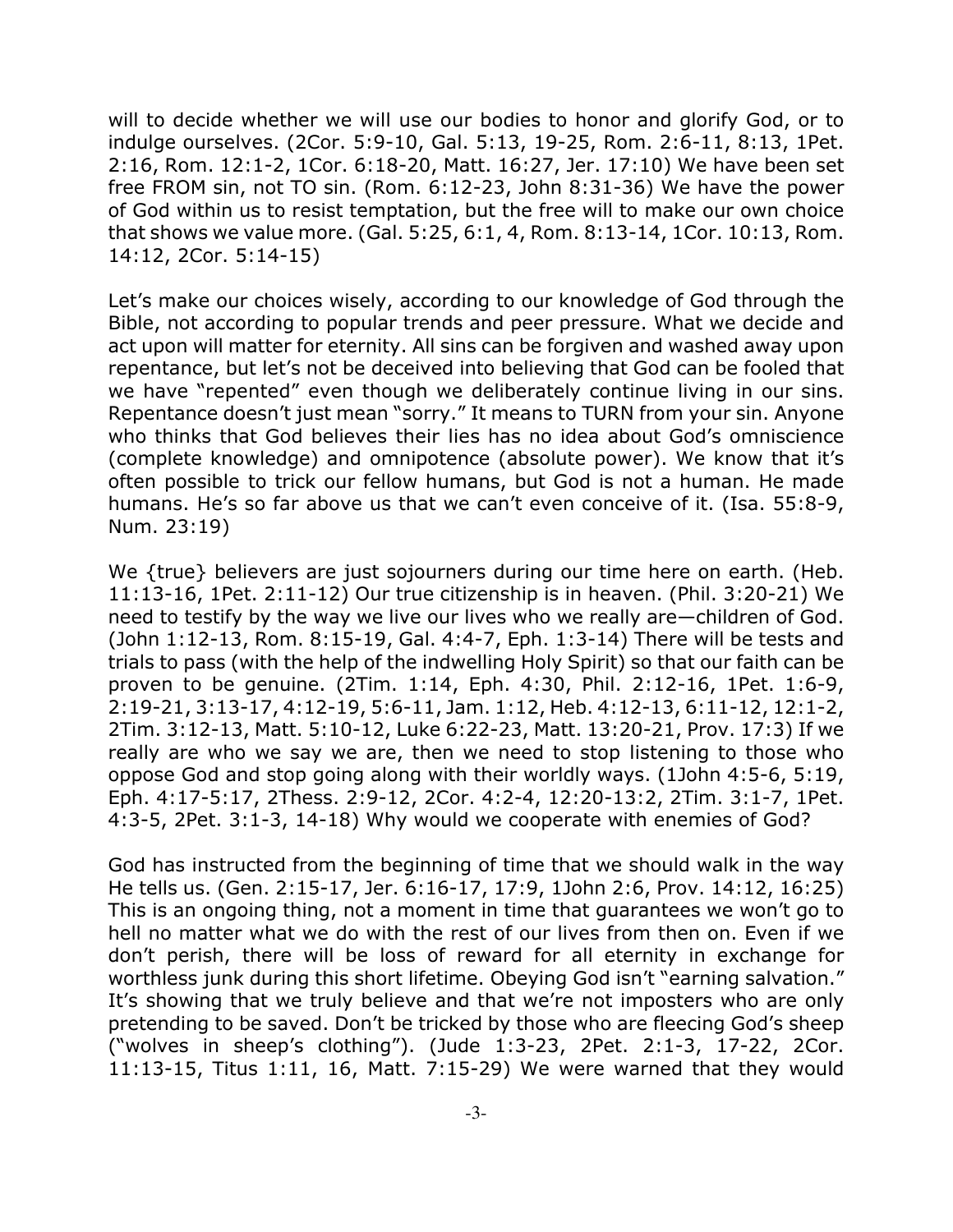"tickle our ears" in the end times. (2Tim. 4:3-4) If we really believe, then we need to put our faith in God and treasure His opinion more than the world's—trust Him, not people. (Acts 4:18-20, 5:27-29, Matt. 10:26-28, 16:24-27, Mark 8:34-38, Luke 12:2-5, 12:32-40, Matt. 6:19-21)

Everyone has probably heard the saying "Pretty is as pretty does." What does it mean? It means that what's on the outside is not nearly as important as what's on the inside. Outward appearances can be deceiving. Does Jesus live inside you? If not, you're not saved. If so, then it will show on the outside. (Matt. 12:33-35, 15:18-19, Mark 7:20-23, Luke 6:43-49, Gal. 5:19-23, Rom. 8:9, John 3:3-8—you can see the effect of the wind even though you can't see the wind itself.) The devil is the "father of lies" and his children take after him. (John 8:44, 2Cor. 11:13-15)

Be sure to compare the cultural messages you hear to the Bible (for yourself—remember, false teachers have infiltrated the church as Paul predicted—they LOVE money and fame—Acts 20:26-35, Rom. 16:17-18, 1Tim. 6:3-10). Sometimes people use language that sounds biblical and good, but they don't mean what it sounds like—often what they really mean is the opposite. They mix in just enough truth with their lies to fool unsuspecting people. Be careful what you support. Be careful what you expose yourself to—you can't "unsee" anything. (Rom. 16:19) Protect your children from people who want to teach them evil all the while calling it good. (Isa. 5:20-21) The devil is prowling around looking for someone to devour. (1Pet. 5:8) Don't let it be you or your loved ones.

If you haven't been reading your Bible and don't know where to start, you could begin by looking up all of the Bible references I have given you in this brief article. You can also look up the cross-references that you find in the small print behind the verses and in the footnotes in your Bible. While you're at it, look at the verses before and after what I've referenced for more context. God's word is NOT boring! Think of the profound miracle of it that He would take the trouble to inspire men to write down what He wants us to know, revealing Himself to us and preserving His words through all generations even up until now. It's amazing!

Written by Tricia Berg, (June, 2021), 5 pp. inc. digital scrapbook layout If you have been blessed by this article, you are free to share but do not claim as your own or sell, and do not make modifications and attribute them to me. You can download as many free pdf devotional articles as you wish from my blog: https://www.layoutfortoday.com/ (The most recent articles are at the bottom of the page after you click on the "free pdf downloads" link.) You can also read this article there, where the Bible verses should pop up when you hover over the cites.